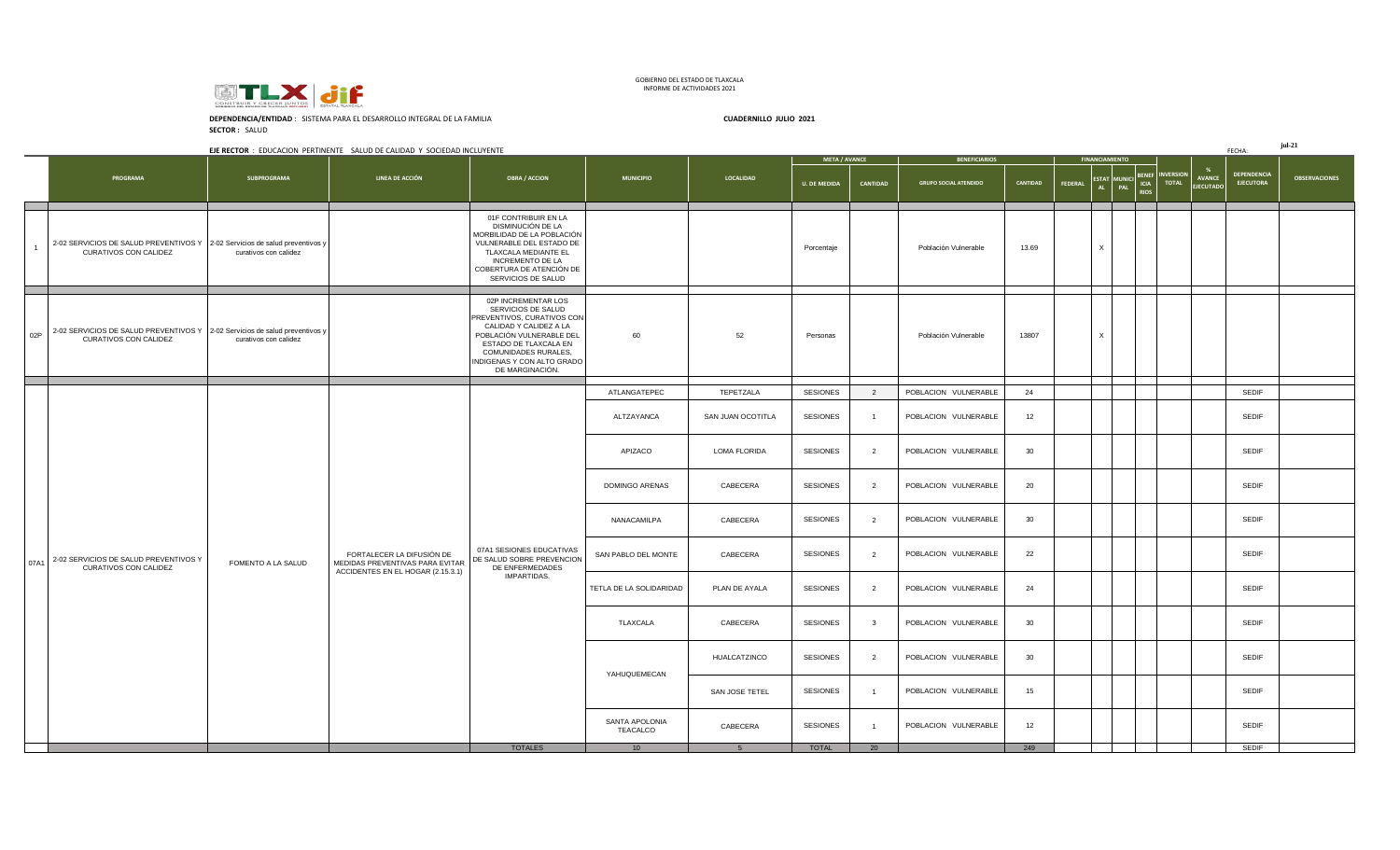|                                                                     |                    |                                                                                                                                                                                 |                                                                           |                                                                         |                        | <b>META / AVANCE</b>                               |                          | <b>BENEFICIARIOS</b>         |          |         |                                                                                                                                  |                                 |                      |
|---------------------------------------------------------------------|--------------------|---------------------------------------------------------------------------------------------------------------------------------------------------------------------------------|---------------------------------------------------------------------------|-------------------------------------------------------------------------|------------------------|----------------------------------------------------|--------------------------|------------------------------|----------|---------|----------------------------------------------------------------------------------------------------------------------------------|---------------------------------|----------------------|
| PROGRAMA                                                            | <b>SUBPROGRAMA</b> | LINEA DE ACCIÓN                                                                                                                                                                 | <b>OBRA / ACCION</b>                                                      | <b>MUNICIPIO</b>                                                        | <b>LOCALIDAD</b>       | <b>U. DE MEDIDA</b>                                | CANTIDAD                 | <b>GRUPO SOCIAL ATENDIDO</b> | CANTIDAD | FEDERAL | <b>INVERSION</b><br><b>BENEF</b><br><b>AVANCE</b><br>ESTAT MUNICI ICIA<br><b>TOTAL</b><br>PAL<br><b>EJECUTADO</b><br><b>RIOS</b> | DEPENDENCIA<br><b>EJECUTORA</b> | <b>OBSERVACIONES</b> |
|                                                                     |                    |                                                                                                                                                                                 |                                                                           | ATLANGATEPEC                                                            | TEPETZALA              | <b>PLATICAS</b>                                    | $\overline{1}$           | ADOLESCENTES                 | 10       |         |                                                                                                                                  | SEDIF                           |                      |
|                                                                     |                    |                                                                                                                                                                                 | 08A1 IMPLEMENTAR PLATICAS A                                               | SAN PABLO DEL MONTE                                                     | CABECERA               | <b>PLATICAS</b>                                    | $\overline{1}$           | <b>ADOLESCENTES</b>          | 10       |         |                                                                                                                                  | <b>SEDIF</b>                    |                      |
| 08A2 2-02 SERVICIOS DE SALUD PREVENTIVOS Y<br>CURATIVOS CON CALIDEZ | FOMENTO A LA SALUD | FORTALECER LA DIFUSIÓN DE<br>MEDIDAS PREVENTIVAS PARA EVITAR<br>ACCIDENTES EN EL HOGAR (2.15.3.1)                                                                               | ADOLESCENTES SOBRE<br>PREVENCIÓN DE ACCIDENTES<br>EN EL HOGAR             | TETLA DE LA SOLIDARIDAD                                                 | PLAN DE AYALA          | <b>PLATICAS</b>                                    | $\overline{1}$           | ADOLESCENTES                 | 10       |         |                                                                                                                                  | <b>SEDIF</b>                    |                      |
|                                                                     |                    |                                                                                                                                                                                 |                                                                           | TLAXCALA                                                                | CABECERA               | <b>PLATICAS</b>                                    | $\overline{1}$           | <b>ADOLESCENTES</b>          | 10       |         |                                                                                                                                  | <b>SEDIF</b>                    |                      |
|                                                                     |                    |                                                                                                                                                                                 |                                                                           | SAN JUAN HUATZINCO                                                      | CABECERA               | <b>PLATICAS</b>                                    | $\overline{1}$           | <b>ADOLESCENTES</b>          | 10       |         |                                                                                                                                  | <b>SEDIF</b>                    |                      |
|                                                                     |                    |                                                                                                                                                                                 | <b>TOTALES</b>                                                            | -5                                                                      | $\overline{2}$         |                                                    | 5                        |                              | 50       |         |                                                                                                                                  | <b>SEDIF</b>                    |                      |
|                                                                     |                    |                                                                                                                                                                                 |                                                                           | SANCTORUM DE LAZARO<br>CARDENAS                                         | <b>FRANCISCO VILLA</b> | PRUEBAS                                            | 14                       | <b>MUJERES</b>               | 14       |         |                                                                                                                                  | <b>SEDIF</b>                    |                      |
|                                                                     |                    |                                                                                                                                                                                 |                                                                           | NANACAMILPA                                                             | CABECERA               | PRUEBAS                                            | 15                       | <b>MUJERES</b>               | 15       |         |                                                                                                                                  | SEDIF                           |                      |
|                                                                     |                    | FORTALECER LA PARTICIPACIÓN DE LA                                                                                                                                               |                                                                           | SAN PABLO DEL MONTE                                                     | CABECERA               | PRUEBAS                                            | 27                       | <b>MUJERES</b>               | 27       |         |                                                                                                                                  | <b>SEDIF</b>                    |                      |
| 09A2 2-02 SERVICIOS DE SALUD PREVENTIVOS Y<br>CURATIVOS CON CALIDEZ | FOMENTO A LA SALUD | COMUNIDAD EN LAS CAMPAÑAS Y 09A2 ATENDER A MUJERES CON<br>PROGRAMAS DE EDUCACIÓN PARA LA CITOLOGIAS CERVICO VAGINAL<br>SALUD, ASÍ COMO DE PREVENCIÓN,<br>DETECCIÓN Y COMBATE DE | PARA DETECTAR CANCER<br>CERVICO UTERINO Y MAMARIO.                        | TLAXCALA                                                                | CABECERA               | PRUEBAS                                            | <b>MUJERES</b><br>6<br>6 |                              | SEDIF    |         |                                                                                                                                  |                                 |                      |
|                                                                     |                    | ENFERMEDADES (L.A.2.15.1.4)                                                                                                                                                     |                                                                           | SAN DAMIAN TEXOLOC<br>CABECERA<br>PRUEBAS<br><b>MUJERES</b><br>11<br>11 |                        | <b>SEDIF</b>                                       |                          |                              |          |         |                                                                                                                                  |                                 |                      |
|                                                                     |                    | SAN FRANCISCO<br>CABECERA<br>PRUEBAS<br>19<br><b>MUJERES</b><br>19<br>TETLANOHCAN                                                                                               |                                                                           | <b>SEDIF</b>                                                            |                        |                                                    |                          |                              |          |         |                                                                                                                                  |                                 |                      |
|                                                                     |                    |                                                                                                                                                                                 |                                                                           | SAN JERONIMO ZACUALPAN                                                  | CABECERA               | PRUEBAS                                            | -8                       | <b>MUJERES</b>               | 8        |         |                                                                                                                                  | <b>SEDIF</b>                    |                      |
|                                                                     |                    |                                                                                                                                                                                 | <b>TOTALES</b>                                                            | $\overline{7}$                                                          | $\overline{1}$         | <b>TOTAL</b>                                       | 100                      |                              | 100      |         |                                                                                                                                  | <b>SEDIF</b>                    |                      |
|                                                                     |                    |                                                                                                                                                                                 |                                                                           | ATLANGATEPEC                                                            | TEPETZALA              | <b>SOMATOMETRI</b><br>$\overline{A}$               | 25                       | <b>NIÑOS</b>                 | 25       |         |                                                                                                                                  | <b>SEDIF</b>                    |                      |
|                                                                     |                    |                                                                                                                                                                                 |                                                                           | ALTZAYANCA                                                              | SAN JUAN OCOTITLA      | <b>SOMATOMETRI</b><br><b>NIÑOS</b><br>8<br>-8<br>A |                          |                              |          |         |                                                                                                                                  |                                 |                      |
|                                                                     |                    |                                                                                                                                                                                 |                                                                           | APIZACO                                                                 | LOMA FLORIDA           | <b>SOMATOMETRI</b><br>A                            | 25                       | <b>NIÑOS</b>                 | 25       |         |                                                                                                                                  | <b>SEDIF</b>                    |                      |
|                                                                     |                    |                                                                                                                                                                                 |                                                                           | <b>DOMINGO ARENAS</b>                                                   | CABECERA               | SOMATOMETRI<br>$\overline{A}$                      | 9                        | <b>NIÑOS</b>                 | 9        |         |                                                                                                                                  | SEDIF                           |                      |
| 10A2 2-02 SERVICIOS DE SALUD PREVENTIVOS Y                          | FOMENTO A LA SALUD | FORTALECER LAS ACCIONES DE<br>PREVENCIÓN Y CONTROL DEL                                                                                                                          | 10A2 VIGILAR EL ESTADO<br>NUTRICIONAL DE LOS<br>MENORES DE 5 AÑOS DE EDAD | TERRENATE                                                               | CABECERA               | SOMATOMETRI<br>A                                   | 17                       | <b>NIÑOS</b>                 | 17       |         |                                                                                                                                  | SEDIF                           |                      |
| CURATIVOS CON CALIDEZ                                               |                    | SOBREPESO Y OBESIDAD DESDE LOS<br>PRIMEROS AÑOS DE VIDA (L.A.2.15.2.4)                                                                                                          | MEDIANTE SOMATOMETRIAS<br>RELIZADAS.                                      | TETLA DE LA SOLIDARIDAD                                                 | PLAN DE AYALA          | SOMATOMETRI<br>A                                   | 20                       | <b>NIÑOS</b>                 | 20       |         |                                                                                                                                  | <b>SEDIF</b>                    |                      |
|                                                                     |                    |                                                                                                                                                                                 |                                                                           | TLAXCALA                                                                | CABECERA               | <b>SOMATOMETRI</b><br>A                            | 150                      | <b>NIÑOS</b>                 | 150      |         |                                                                                                                                  | SEDIF                           |                      |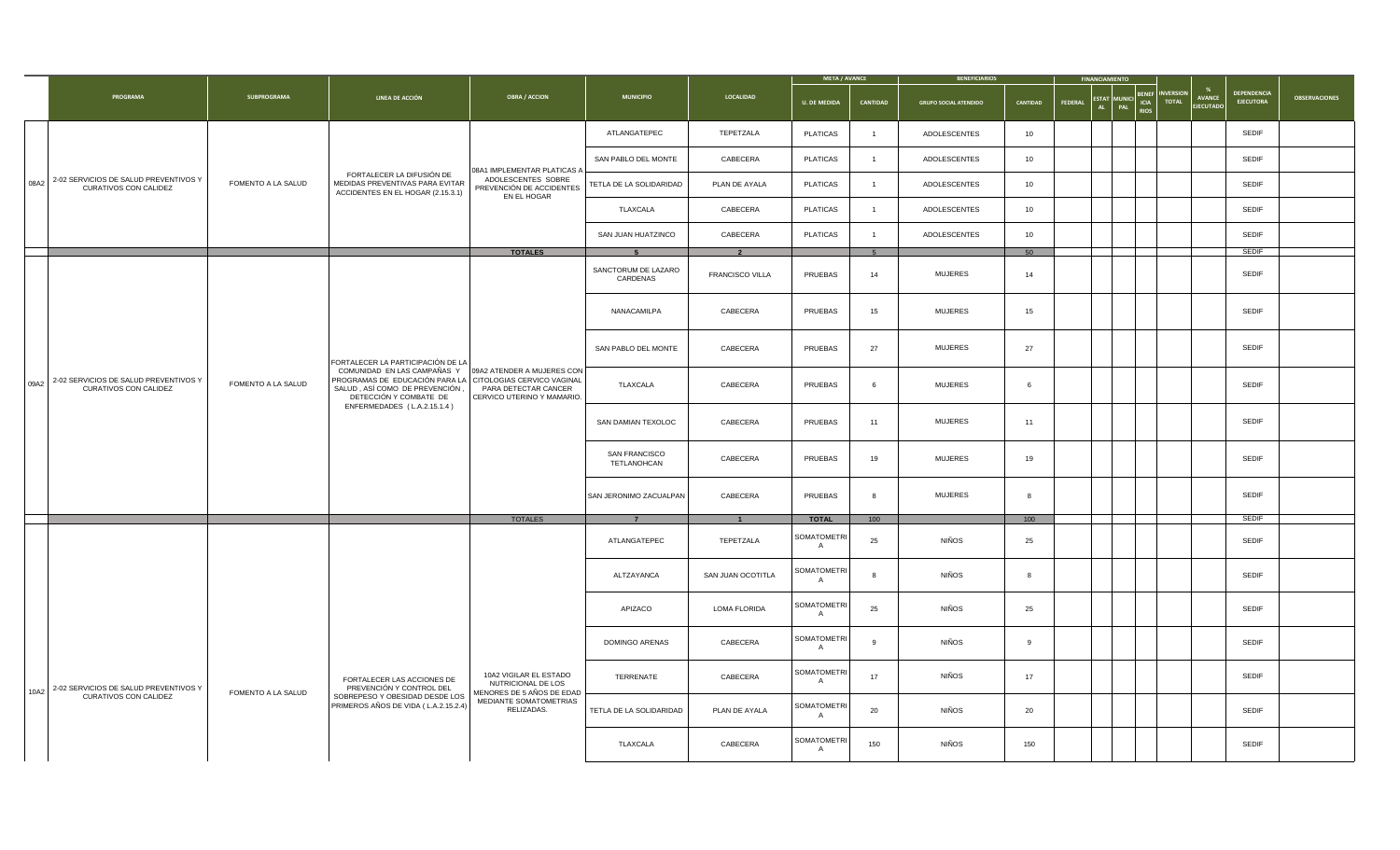| <b>DEPENDENCIA</b><br><b>BENEF</b><br><b>INVERSION</b><br>PROGRAMA<br><b>SUBPROGRAMA</b><br><b>OBRA / ACCION</b><br><b>MUNICIPIO</b><br>LOCALIDAD<br>LINEA DE ACCIÓN<br><b>AVANCE</b><br>ESTAT MUNICI ICIA TOTAL<br><b>EJECUTORA</b><br>CANTIDAD<br><b>U. DE MEDIDA</b><br>CANTIDAD<br><b>GRUPO SOCIAL ATENDIDO</b><br>FEDERAL<br><b>EJECUTADO</b><br><b>RIOS</b><br>SOMATOMETRI<br><b>NIÑOS</b><br>HUALCATZINCO<br>25<br>25<br>SEDIF<br>$\overline{A}$<br>YAHUQUEMECAN<br>SOMATOMETRI<br>NIÑOS<br>SEDIF<br>SAN JOSE TETEL<br>14<br>14<br>$\mathsf{A}$<br>SOMATOMETRI<br><b>NIÑOS</b><br>SAN DAMIAN TEXOLOC<br>CABECERA<br>$\overline{7}$<br>$\overline{7}$<br>SEDIF |
|----------------------------------------------------------------------------------------------------------------------------------------------------------------------------------------------------------------------------------------------------------------------------------------------------------------------------------------------------------------------------------------------------------------------------------------------------------------------------------------------------------------------------------------------------------------------------------------------------------------------------------------------------------------------|
|                                                                                                                                                                                                                                                                                                                                                                                                                                                                                                                                                                                                                                                                      |
|                                                                                                                                                                                                                                                                                                                                                                                                                                                                                                                                                                                                                                                                      |
|                                                                                                                                                                                                                                                                                                                                                                                                                                                                                                                                                                                                                                                                      |
| $\mathsf{A}$                                                                                                                                                                                                                                                                                                                                                                                                                                                                                                                                                                                                                                                         |
| <b>SEDIF</b><br>300<br>300<br>9<br>$\overline{2}$                                                                                                                                                                                                                                                                                                                                                                                                                                                                                                                                                                                                                    |
| ATLANGATEPEC<br>TEPETZALA<br>PRUEBA<br>14<br><b>HOMBRES</b><br>14<br><b>SEDIF</b>                                                                                                                                                                                                                                                                                                                                                                                                                                                                                                                                                                                    |
| SAN JUAN OCOTITLA<br>PRUEBA<br>SEDIF<br>ALTZAYANCA<br>HOMBRES<br>$\overline{\mathbf{3}}$<br>$\mathbf{3}$                                                                                                                                                                                                                                                                                                                                                                                                                                                                                                                                                             |
| LOMA FLORIDA<br>HOMBRES<br>SEDIF<br>APIZACO<br>PRUEBA<br>$5^{\circ}$<br>$5\overline{5}$<br>FORTALECER LAS ACCIONES PARA LA                                                                                                                                                                                                                                                                                                                                                                                                                                                                                                                                           |
| PREVENCIÓN, DETECCIÓN OPORTUNA<br>11A2a REALIZAR PRUEBAS DE<br>11A2a 2-02 SERVICIOS DE SALUD PREVENTIVOS Y<br>CABECERA<br>HOMBRES<br>SEDIF<br>DOMINGO ARENAS<br>PRUEBA<br>$\mathbf{3}$<br>$\overline{\mathbf{3}}$<br>FOMENTO A LA SALUD<br>Y CONTROL DE LA DIABETES MELLITUS<br>DIABETES MELLITUS A<br>CURATIVOS CON CALIDEZ<br>Y SUS COMPLICACIONES EN MUJERES<br>(HOMBRES)                                                                                                                                                                                                                                                                                         |
|                                                                                                                                                                                                                                                                                                                                                                                                                                                                                                                                                                                                                                                                      |
| (LA 2.15.2.5)<br>CABECERA<br>HOMBRES<br>SEDIF<br>NANACAMILPA<br>PRUEBA<br>30<br>30                                                                                                                                                                                                                                                                                                                                                                                                                                                                                                                                                                                   |
| SEDIF<br>SAN DAMIAN TEXOLOC<br>CABECERA<br>PRUEBA<br>HOMBRES<br>$7\overline{ }$<br>$\overline{7}$                                                                                                                                                                                                                                                                                                                                                                                                                                                                                                                                                                    |
| SAN JERONIMO ZACUALPAN<br>CABECERA<br>SEDIF<br>PRUEBA<br><b>HOMBRES</b><br>$\mathbf{3}$<br>$\overline{\mathbf{3}}$                                                                                                                                                                                                                                                                                                                                                                                                                                                                                                                                                   |
| <b>TOTALES</b><br><b>SEDIF</b><br>65<br>$\overline{7}$<br>$\overline{\mathbf{3}}$<br>65                                                                                                                                                                                                                                                                                                                                                                                                                                                                                                                                                                              |
| ATLANGATEPEC<br>TEPETZALA<br>PRUEBA<br><b>MUJERES</b><br><b>SEDIF</b><br>21<br>21                                                                                                                                                                                                                                                                                                                                                                                                                                                                                                                                                                                    |
| SEDIF<br><b>MUJERES</b><br>ALTZAYANCA<br>SAN JUAN OCOTITLA<br>PRUEBA<br>15<br>15                                                                                                                                                                                                                                                                                                                                                                                                                                                                                                                                                                                     |
| MUJERES<br>SEDIF<br>APIZACO<br>LOMA FLORIDA<br>PRUEBA<br>18<br>18                                                                                                                                                                                                                                                                                                                                                                                                                                                                                                                                                                                                    |
| FORTALECER LAS ACCIONES PARA LA<br><b>MUJERES</b><br>SEDIF<br>NANACAMILPA<br>CABECERA<br>PREVENCIÓN, DETECCIÓN OPORTUNA<br>11A2b REALIZAR PRUEBAS DE<br>PRUEBA<br>30<br>30<br>11A2b 2-02 SERVICIOS DE SALUD PREVENTIVOS Y<br>FOMENTO A LA SALUD<br>Y CONTROL DE LA DIABETES MELLITUS<br>DIABETES MELLITUS A<br>CURATIVOS CON CALIDEZ                                                                                                                                                                                                                                                                                                                                 |
| Y SUS COMPLICACIONES EN HOMBRES<br>(MUJERES)<br>(LA 2.15.2.5)<br><b>MUJERES</b><br>SEDIF<br>30<br>30<br>SAN PABLO DEL MONTE<br>CABECERA<br>PRUEBA                                                                                                                                                                                                                                                                                                                                                                                                                                                                                                                    |
| <b>MUJERES</b><br>SEDIF<br>TETLA DE LA SOLIDARIDAD<br>PLAN DE AYALA<br>PRUEBA<br>13<br>13                                                                                                                                                                                                                                                                                                                                                                                                                                                                                                                                                                            |
| SEDIF<br><b>MUJERES</b><br>HUALCATZINCO<br>YAHUQUEMECAN<br>PRUEBA<br>16<br>16                                                                                                                                                                                                                                                                                                                                                                                                                                                                                                                                                                                        |
| <b>TOTALES</b><br><b>SEDIF</b><br>143<br>143<br>7<br>5 <sup>5</sup>                                                                                                                                                                                                                                                                                                                                                                                                                                                                                                                                                                                                  |
| ATLANGATEPEC<br>TEPETZALA<br><b>MEDICION</b><br>POBLACION VULNERABLE<br>SEDIF<br>35<br>35                                                                                                                                                                                                                                                                                                                                                                                                                                                                                                                                                                            |
| SEDIF<br>POBLACION VULNERABLE<br>ALTZAYANCA<br>SAN JUAN OCOTITLA<br><b>MEDICION</b><br>18<br>18                                                                                                                                                                                                                                                                                                                                                                                                                                                                                                                                                                      |
| SEDIF<br>POBLACION VULNERABLE<br>APIZACO<br>LOMA FLORIDA<br><b>MEDICION</b><br>23<br>23                                                                                                                                                                                                                                                                                                                                                                                                                                                                                                                                                                              |
| POBLACION VULNERABLE<br><b>SEDIF</b><br>DOMINGO ARENAS<br>CABECERA<br><b>MEDICION</b><br>11<br>11                                                                                                                                                                                                                                                                                                                                                                                                                                                                                                                                                                    |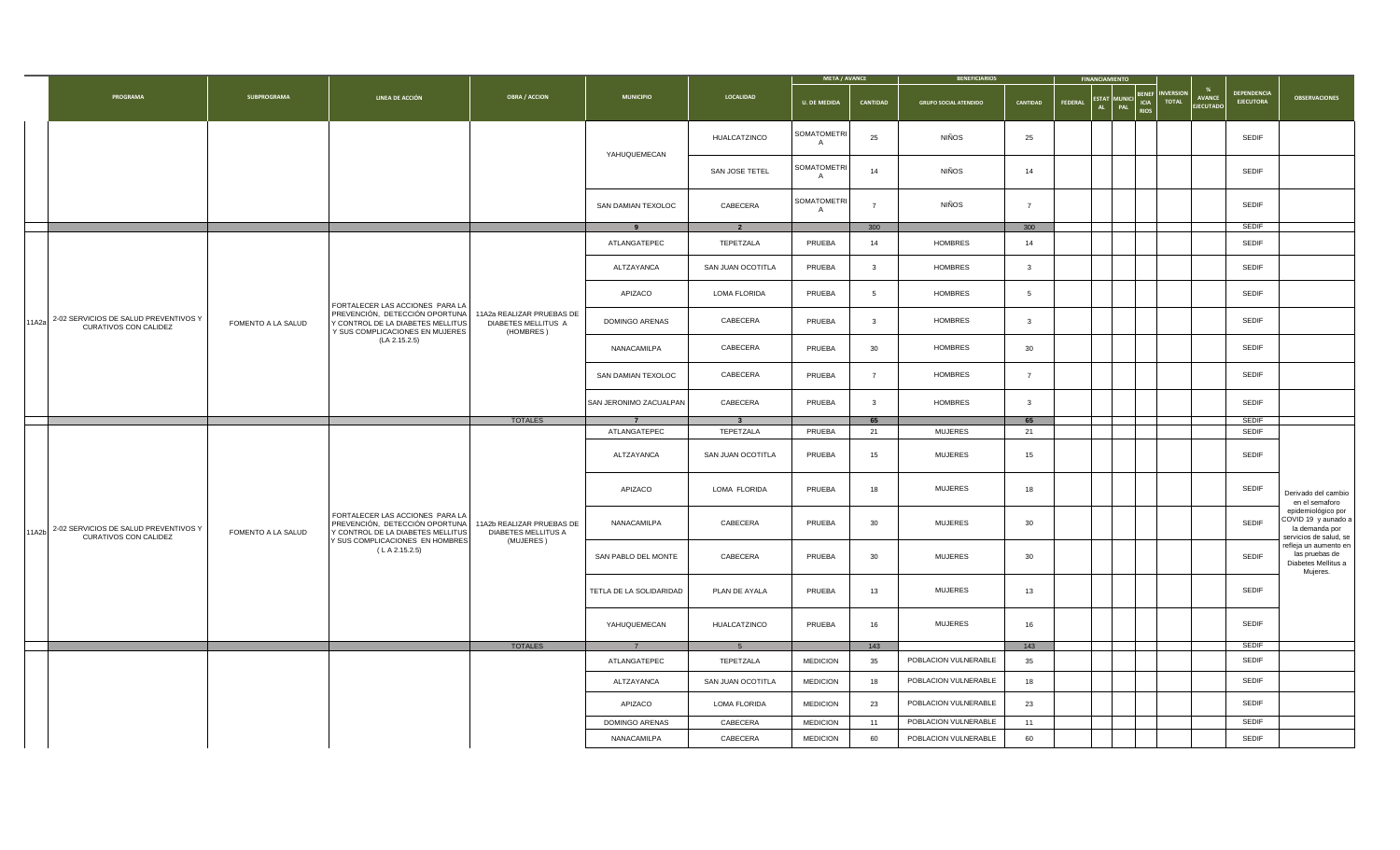|      |                                                                |                    |                                                                                                                                              |                                                                                                                    |                                 |                   | <b>META / AVANCE</b> |                 | <b>BENEFICIARIOS</b>         |                 |                | <b>FINANCIAMIENTO</b> |                                  |                                   |                                        |                                                                                       |
|------|----------------------------------------------------------------|--------------------|----------------------------------------------------------------------------------------------------------------------------------------------|--------------------------------------------------------------------------------------------------------------------|---------------------------------|-------------------|----------------------|-----------------|------------------------------|-----------------|----------------|-----------------------|----------------------------------|-----------------------------------|----------------------------------------|---------------------------------------------------------------------------------------|
|      | PROGRAMA                                                       | SUBPROGRAMA        | LINEA DE ACCIÓN                                                                                                                              | <b>OBRA / ACCION</b>                                                                                               | <b>MUNICIPIO</b>                | LOCALIDAD         | <b>U. DE MEDIDA</b>  | <b>CANTIDAD</b> | <b>GRUPO SOCIAL ATENDIDO</b> | CANTIDAD        | <b>FEDERAL</b> | ESTAT MUNICI CIA      | <b>INVERSION</b><br><b>TOTAL</b> | <b>AVANCE</b><br><b>EJECUTADO</b> | <b>DEPENDENCIA</b><br><b>EJECUTORA</b> | <b>OBSERVACIONES</b>                                                                  |
|      |                                                                |                    |                                                                                                                                              | 12A2 FORTALECER LA                                                                                                 | SAN PABLO DEL MONTE             | CABECERA          | <b>MEDICION</b>      | 30              | POBLACION VULNERABLE         | 30 <sup>°</sup> |                |                       |                                  |                                   | <b>SEDIF</b>                           |                                                                                       |
| 12A2 | 2-02 SERVICIOS DE SALUD PREVENTIVOS Y<br>CURATIVOS CON CALIDEZ |                    | FORTALECER LAS ACCIONES PARA LA<br>PREVENCIÓN, DETECCIÓN OPORTUNA<br>Y CONTROL DE LA DIABETES MELLITUS<br>Y SUS COMPLICACIONES (LA 2.15.2.5) | PREVENCIÓN DE<br>HIPERTENSIÓN ARTERIAL<br>MEDIANTE LA TOMA DE<br>PRESIÓN ARTERIAL A                                | TETLA DE LA SOLIDARIDAD         | PLAN DE AYALA     | <b>MEDICION</b>      | 13              | POBLACION VULNERABLE         | 13              |                |                       |                                  |                                   | SEDIF                                  |                                                                                       |
|      |                                                                |                    |                                                                                                                                              | POBLACIÓN VULNERABLE<br>REALIZADA.                                                                                 | TLAXCALA                        | CABECERA          | <b>MEDICION</b>      | 132             | POBLACION VULNERABLE         | 132             |                |                       |                                  |                                   | <b>SEDIF</b>                           |                                                                                       |
|      |                                                                |                    |                                                                                                                                              |                                                                                                                    | YAHUQUEMECAN                    | HUALCATZINCO      | <b>MEDICION</b>      | 16              | POBLACION VULNERABLE         | 16              |                |                       |                                  |                                   | <b>SEDIF</b>                           |                                                                                       |
|      |                                                                |                    |                                                                                                                                              |                                                                                                                    | SAN DAMIAN TEXOLOC              | CABECERA          | <b>MEDICION</b>      | 25              | POBLACION VULNERABLE         | 25              |                |                       |                                  |                                   | SEDIF                                  |                                                                                       |
|      |                                                                |                    |                                                                                                                                              |                                                                                                                    | SAN JERONIMO ZACUALPAN          | CABECERA          | <b>MEDICION</b>      | 12              | POBLACION VULNERABLE         | 12              |                |                       |                                  |                                   | <b>SEDIF</b>                           |                                                                                       |
|      |                                                                |                    |                                                                                                                                              |                                                                                                                    | 11                              |                   |                      | 375             |                              | 375             |                |                       |                                  |                                   | <b>SEDIF</b>                           |                                                                                       |
| 13A3 | 2-02 SERVICIOS DE SALUD PREVENTIVOS Y<br>CURATIVOS CON CALIDEZ | FOMENTO A LA SALUD | FORTALECER EL SISTEMA DE<br>VIGILANCIA EPIDEMIOLOGICA Y<br>CONTROL DE ENFERMEDADES EN EL<br>ESTADO (2.15.2.1)                                | 13A3 FORTALECER EL SISTEMA<br>DE VIGILANCIA<br>EPIDEMIOLOGICA CON<br>INFORMES SOBRECASOS<br>NUEVOS DE ENFERMEDADES | TLAXCALA                        | CABECERA          | <b>INFORMES</b>      | -5              |                              | 5               |                |                       |                                  |                                   | <b>SEDIF</b>                           |                                                                                       |
|      |                                                                |                    |                                                                                                                                              |                                                                                                                    |                                 |                   |                      | 5 <sup>5</sup>  |                              | 5 <sup>5</sup>  |                |                       |                                  |                                   | SEDIF                                  |                                                                                       |
|      |                                                                |                    |                                                                                                                                              |                                                                                                                    | ATLANGATEPEC                    | CABECERA          | <b>JORNADAS</b>      | $\overline{1}$  | POBLACION VULNERABLE         | $\circ$         |                |                       |                                  |                                   | <b>SEDIF</b>                           |                                                                                       |
|      |                                                                |                    |                                                                                                                                              |                                                                                                                    | ALTZAYANCA                      | AGRICOLA SAN LUIS | JORNADAS             | $\overline{1}$  | POBLACION VULNERABLE         |                 |                |                       |                                  |                                   | SEDIF                                  |                                                                                       |
|      |                                                                |                    |                                                                                                                                              |                                                                                                                    | APIZACO                         | CABECERA          | JORNADAS             | $\overline{1}$  | POBLACION VULNERABLE         |                 |                |                       |                                  |                                   | <b>SEDIF</b>                           |                                                                                       |
|      |                                                                |                    |                                                                                                                                              |                                                                                                                    | DOMINGO ARENAS                  | CABECERA          | <b>JORNADAS</b>      | $\overline{1}$  | POBLACION VULNERABLE         |                 |                |                       |                                  |                                   | <b>SEDIF</b>                           |                                                                                       |
|      |                                                                |                    |                                                                                                                                              |                                                                                                                    | <b>IXTACUIXTLA</b>              | ASILO             | JORNADAS             | $\overline{1}$  | POBLACION VULNERABLE         |                 |                |                       |                                  |                                   | <b>SEDIF</b>                           |                                                                                       |
|      |                                                                |                    |                                                                                                                                              |                                                                                                                    | SANCTORUM DE LAZARO<br>CARDENAS | CABECERA          | JORNADAS             | $\overline{1}$  | POBLACION VULNERABLE         |                 |                |                       |                                  |                                   | <b>SEDIF</b>                           |                                                                                       |
|      |                                                                |                    |                                                                                                                                              |                                                                                                                    | NANACAMILPA                     | CABECERA          | JORNADAS             | $\overline{1}$  | POBLACION VULNERABLE         |                 |                |                       |                                  |                                   | <b>SEDIF</b>                           |                                                                                       |
|      |                                                                |                    |                                                                                                                                              |                                                                                                                    | TERRENATE                       | CABECERA          | JORNADAS             | $\overline{1}$  | POBLACION VULNERABLE         |                 |                |                       |                                  |                                   | <b>SEDIF</b>                           |                                                                                       |
|      |                                                                |                    |                                                                                                                                              |                                                                                                                    | TETLA DE LA SOLIDARIDAD         | FRANCISCO VILLA   | JORNADAS             | $\overline{1}$  | POBLACION VULNERABLE         |                 |                |                       |                                  |                                   | <b>SEDIF</b>                           | Derivado del cambio<br>en el semaforo                                                 |
|      | 14A3 2-02 SERVICIOS DE SALUD PREVENTIVOS Y                     | FOMENTO A LA SALUD | FORTALECER LOS PROGRAMAS DE<br>UNIDADES MEDICAS MOVILES PARA<br>AUMENTAR EL ACCESO A SERVICIOS                                               | 14A3 REALIZAR JORNADAS DE<br>SALUD EN UNIDADES MOVILES<br>CON SERVICIOS INTEGALES EN                               | TLAXCALA                        | CABECERA          | JORNADAS             | $\overline{1}$  | POBLACION VULNERABLE         |                 |                |                       |                                  |                                   | <b>SEDIF</b>                           | epidemiológico por<br>COVID 19 y aunado a<br>la demanda por<br>servicios de salud, se |
|      | CURATIVOS CON CALIDEZ                                          |                    | EN ZONAS RURALES<br>PARTICULARMENTE EN COMUNIDADES<br>INDIGENAS Y APARTADAS (2.16.1.6)                                                       | ZONAS RURALES CON ALTA<br>MARGINACIÓN                                                                              | <b>TOTOLAC</b>                  | CABECERA          | JORNADAS             | $\overline{1}$  | POBLACION VULNERABLE         |                 |                |                       |                                  |                                   | <b>SEDIF</b>                           | refleja un aumento<br>considerable de las<br>Jornadas de salud,<br>realizadas con las |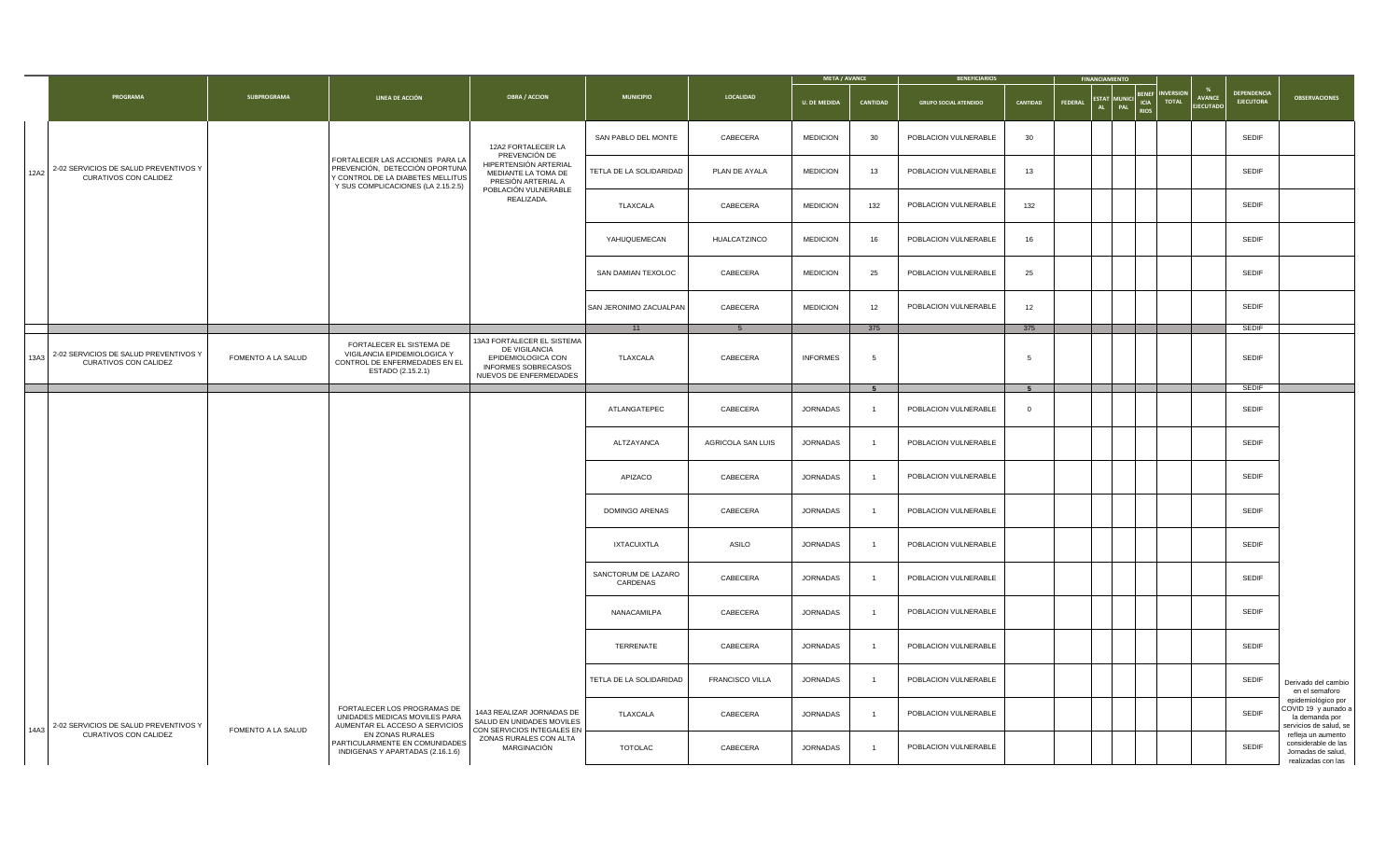|          |             |                 |                      |                              |                                     | META / AVANCE       |                 | <b>BENEFICIARIOS</b>         |                                | <b>FINANCIAMIENTO</b>             |                        |                                        |                                        |                                    |
|----------|-------------|-----------------|----------------------|------------------------------|-------------------------------------|---------------------|-----------------|------------------------------|--------------------------------|-----------------------------------|------------------------|----------------------------------------|----------------------------------------|------------------------------------|
| PROGRAMA | SUBPROGRAMA | LINEA DE ACCIÓN | <b>OBRA / ACCION</b> | <b>MUNICIPIO</b>             | LOCALIDAD                           | <b>U. DE MEDIDA</b> | CANTIDAD        | <b>GRUPO SOCIAL ATENDIDO</b> | CANTIDAD                       | ESTAT MUNICI CIA TOTAL<br>FEDERAL | <b>BENEF INVERSION</b> | %<br><b>AVANCE</b><br><b>EJECUTADO</b> | <b>DEPENDENCIA</b><br><b>EJECUTORA</b> | <b>OBSERVACIONES</b>               |
|          |             |                 |                      | TRINIDAD SANCHEZ SANTOS      | CABECERA                            | JORNADAS            | $\overline{1}$  | POBLACION VULNERABLE         |                                |                                   |                        |                                        | SEDIF                                  | medidas sanitarias<br>competentes. |
|          |             |                 |                      | TZOMPANTEPEC                 | EL ROSARIO                          | JORNADAS            | $\overline{1}$  | POBLACION VULNERABLE         |                                |                                   |                        |                                        | SEDIF                                  |                                    |
|          |             |                 |                      | YAHUQUEMECAN                 | HUALCATZINCO                        | JORNADAS            | $\overline{1}$  | POBLACION VULNERABLE         |                                |                                   |                        |                                        | SEDIF                                  |                                    |
|          |             |                 |                      |                              | SAN JOSE TETEL                      | JORNADAS            | $\overline{1}$  | POBLACION VULNERABLE         |                                |                                   |                        |                                        | SEDIF                                  |                                    |
|          |             |                 |                      | SAN DAMIAN TEXOLOC           | CABECERA                            | JORNADAS            | $\overline{1}$  | POBLACION VULNERABLE         |                                |                                   |                        |                                        | SEDIF                                  |                                    |
|          |             |                 |                      | SAN FRANCISCO<br>TETLANOHCAN | CABECERA                            | JORNADAS            | $\overline{1}$  | POBLACION VULNERABLE         |                                |                                   |                        |                                        | SEDIF                                  |                                    |
|          |             |                 |                      | ZACUALPAN                    | CABECERA                            | JORNADAS            | $\overline{1}$  | POBLACION VULNERABLE         |                                |                                   |                        |                                        | SEDIF                                  |                                    |
|          |             |                 |                      | SAN JUAN HUATZINCO           | CABECERA                            | JORNADAS            | $\overline{1}$  | POBLACION VULNERABLE         |                                |                                   |                        |                                        | SEDIF                                  |                                    |
|          |             |                 |                      | SANTA ANA NOPALUCAN          | CABECERA                            | JORNADAS            | $\overline{1}$  | POBLACION VULNERABLE         |                                |                                   |                        |                                        | <b>SEDIF</b>                           |                                    |
|          |             |                 |                      | 19<br>AMAXAC DE GUERRERO     | 6 <sup>1</sup><br>CABECERA          | CONSULTAS           | 20<br>14        | POBLACION VULNERABLE         | $\overline{\phantom{0}}$<br>14 |                                   |                        |                                        | SEDIF                                  |                                    |
|          |             |                 |                      | ANTONIO CARVAJAL             | <b>SAN MATIAS</b><br>TEPETOMATITLAN | CONSULTAS           | 15              | POBLACION VULNERABLE         | 15                             |                                   |                        |                                        | SEDIF                                  |                                    |
|          |             |                 |                      | ATLANGATEPEC                 | TEPETZALA                           | CONSULTAS           | 16              | POBLACION VULNERABLE         | 16                             |                                   |                        |                                        | SEDIF                                  |                                    |
|          |             |                 |                      |                              | SANTA CLARA                         | CONSULTAS           | 15              | POBLACION VULNERABLE         | 15                             |                                   |                        |                                        | SEDIF                                  |                                    |
|          |             |                 |                      | ALTZAYANCA                   | SAN JUAN OCOTITLA                   | CONSULTAS           | $5\overline{5}$ | POBLACION VULNERABLE         | $5\phantom{.0}$                |                                   |                        |                                        | SEDIF                                  |                                    |
|          |             |                 |                      | APIZACO                      | LOMA FLORIDA                        | CONSULTAS           | 16              | POBLACION VULNERABLE         | 16                             |                                   |                        |                                        | SEDIF                                  |                                    |
|          |             |                 |                      | CALPULALPAN                  | CABECERA                            | CONSULTAS           | 9               | POBLACION VULNERABLE         | 9                              |                                   |                        |                                        | SEDIF                                  |                                    |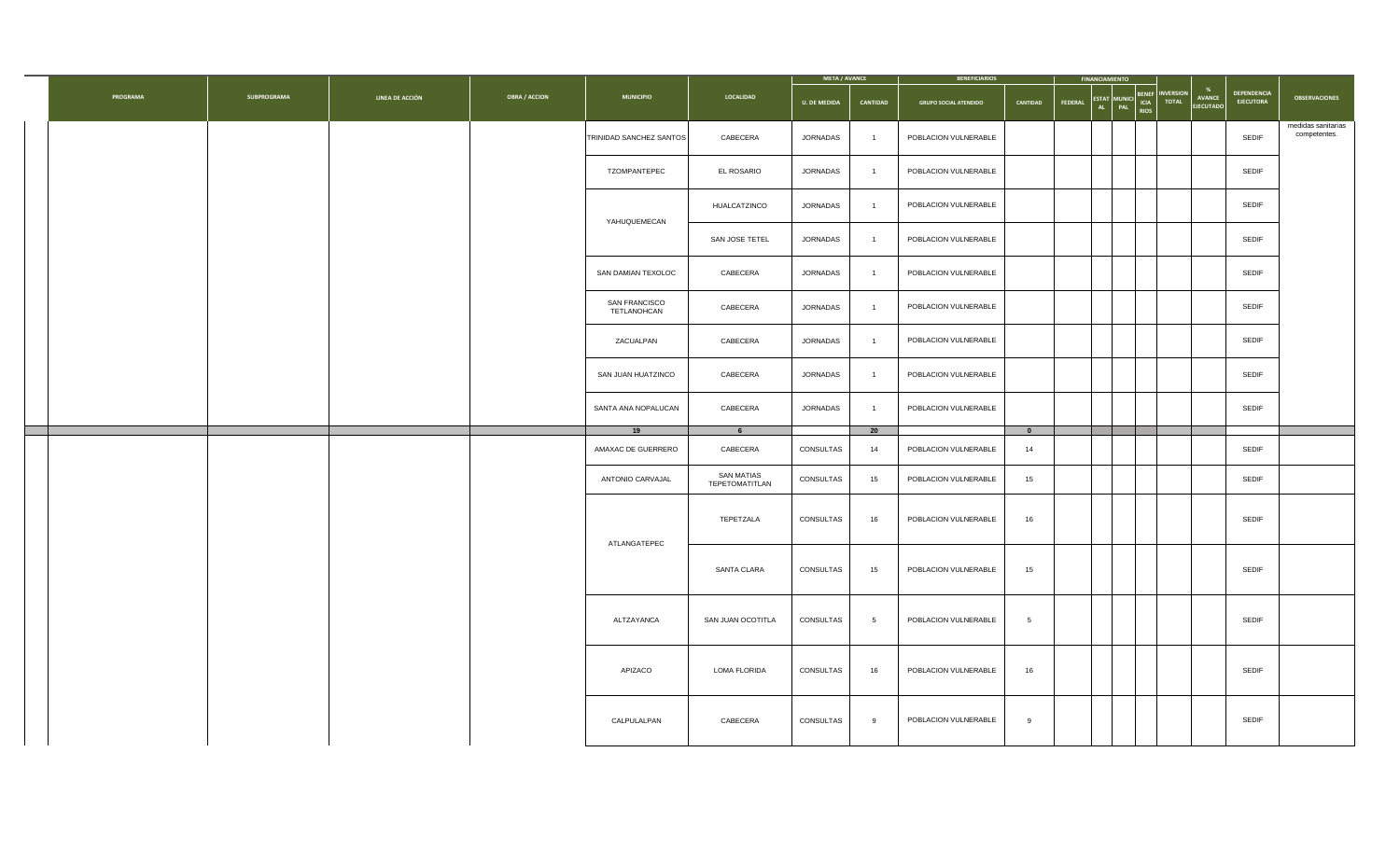|      |                                       |                    |                                                                                                                       |                                                 |                                                             |                             | <b>META / AVANCE</b> |                      | <b>BENEFICIARIOS</b>         |          | <b>FINANCIAMIENTO</b> |                                                                                                  |                                        |                      |
|------|---------------------------------------|--------------------|-----------------------------------------------------------------------------------------------------------------------|-------------------------------------------------|-------------------------------------------------------------|-----------------------------|----------------------|----------------------|------------------------------|----------|-----------------------|--------------------------------------------------------------------------------------------------|----------------------------------------|----------------------|
|      | PROGRAMA                              | SUBPROGRAMA        | LINEA DE ACCIÓN                                                                                                       | <b>OBRA / ACCION</b>                            | <b>MUNICIPIO</b>                                            | LOCALIDAD                   | <b>U. DE MEDIDA</b>  | CANTIDAD             | <b>GRUPO SOCIAL ATENDIDO</b> | CANTIDAD | FEDERAL               | %<br><b>INVERSION</b><br>ESTAT MUNICI BENEF<br><b>AVANCE</b><br><b>TOTAL</b><br><b>EJECUTADO</b> | <b>DEPENDENCIA</b><br><b>EJECUTORA</b> | <b>OBSERVACIONES</b> |
|      |                                       |                    |                                                                                                                       |                                                 | DOMINGO ARENAS                                              | CABECERA                    | CONSULTAS            | 17                   | POBLACION VULNERABLE         | 17       |                       |                                                                                                  | SEDIF                                  |                      |
|      |                                       |                    |                                                                                                                       |                                                 | <b>IXTACUIXTLA</b>                                          | MARIANO MATAMOROS           | CONSULTAS            | 15                   | POBLACION VULNERABLE         | 15       |                       |                                                                                                  | SEDIF                                  |                      |
|      |                                       |                    |                                                                                                                       |                                                 | CONTLA DE JUAN CUAMATZI                                     | CABECERA                    | CONSULTAS            | 11                   | POBLACION VULNERABLE         | 11       |                       |                                                                                                  | SEDIF                                  |                      |
|      |                                       |                    |                                                                                                                       |                                                 | SANCTORUM DE LAZARO<br>CARDENAS                             | <b>FRANCISCO VILLA</b>      | CONSULTAS            | 10                   | POBLACION VULNERABLE         | 10       |                       |                                                                                                  | SEDIF                                  |                      |
|      |                                       |                    |                                                                                                                       |                                                 | NANACAMILPA                                                 | CABECERA                    | CONSULTAS            | 22                   | POBLACION VULNERABLE         | 22       |                       |                                                                                                  | SEDIF                                  |                      |
|      |                                       |                    |                                                                                                                       |                                                 | TERRENATE                                                   | NICOLAS BRAVO               | CONSULTAS            | 16                   | POBLACION VULNERABLE         | 16       |                       |                                                                                                  | SEDIF                                  |                      |
| 15A3 | 2-02 SERVICIOS DE SALUD PREVENTIVOS Y | FOMENTO A LA SALUD | ATENDER DE MANERA INTEGRAL Y<br>COORDINADA LA SALUD DE LA<br>POBLACIÓN USUARIA BUSCANDO<br>MINIMIZAR LA INCIDENCIA DE | 15A3 OTORGAR CONSULTA<br>EXTERNA DE MEDICINA    | TETLA DE LA SOLIDARIDAD<br>PLAN DE AYALA<br>CONSULTAS<br>21 | POBLACION VULNERABLE        | 21                   |                      |                              | SEDIF    |                       |                                                                                                  |                                        |                      |
|      | CURATIVOS CON CALIDEZ                 |                    | COMPLICACIONES ATRIBUIBLES A LA<br>ATENCIÓN TARDÍA DE<br>PADECIMIENTOS(LA 2.17.1.3)                                   | GENERAL, ODONTOLOGÍA<br>NUTRICIÓN Y OPTOMETRIA. | TLAXCALA                                                    | CABECERA                    | CONSULTAS            | 240                  | POBLACION VULNERABLE         | 240      |                       |                                                                                                  | SEDIF                                  |                      |
|      |                                       |                    |                                                                                                                       |                                                 | <b>TOTOLAC</b>                                              | LA CANDELARIA<br>TEOTLALPAN | CONSULTAS            | 11                   | POBLACION VULNERABLE         | 11       |                       |                                                                                                  | SEDIF                                  |                      |
|      |                                       |                    |                                                                                                                       | TRINIDAD SANCHEZ SANTOS                         | CABECERA                                                    | CONSULTAS                   | 15                   | POBLACION VULNERABLE | 15                           |          |                       | SEDIF                                                                                            |                                        |                      |
|      |                                       |                    |                                                                                                                       |                                                 | TZOMPANTEPEC                                                | CABECERA                    | CONSULTAS            | 10                   | POBLACION VULNERABLE         | 10       |                       |                                                                                                  | SEDIF                                  |                      |
|      |                                       |                    |                                                                                                                       |                                                 |                                                             | HUALCATZINCO                | CONSULTAS            | 21                   | POBLACION VULNERABLE         | 21       |                       |                                                                                                  | SEDIF                                  |                      |
|      |                                       |                    |                                                                                                                       |                                                 | YAHI IOI IFMECAN                                            |                             |                      |                      |                              |          |                       |                                                                                                  |                                        |                      |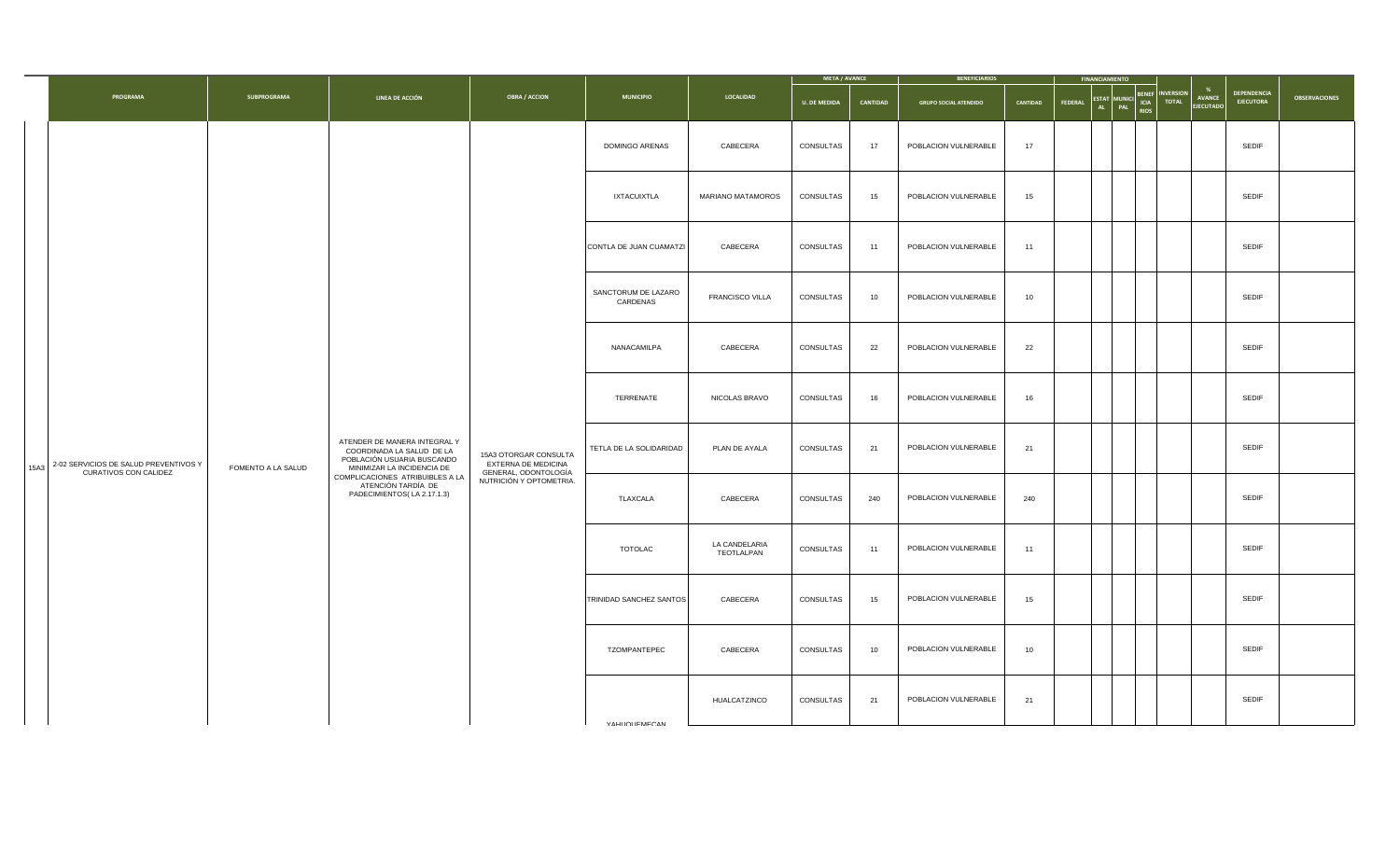|          |                    |                 |                      |                              |                      | META / AVANCE               |                                  | <b>BENEFICIARIOS</b>               |          | <b>FINANCIAMIENTO</b> |                                          |                 |                                 |                                 |                      |
|----------|--------------------|-----------------|----------------------|------------------------------|----------------------|-----------------------------|----------------------------------|------------------------------------|----------|-----------------------|------------------------------------------|-----------------|---------------------------------|---------------------------------|----------------------|
| PROGRAMA | <b>SUBPROGRAMA</b> | LINEA DE ACCIÓN | <b>OBRA / ACCION</b> | <b>MUNICIPIO</b>             | LOCALIDAD            | <b>U. DE MEDIDA</b>         | CANTIDAD                         | <b>GRUPO SOCIAL ATENDIDO</b>       | CANTIDAD | FEDERAL               | <b>BENEF</b><br>ESTAT MUNICI BENET TOTAL | <b>NVERSION</b> | %<br>AVANCE<br><b>EJECUTADO</b> | DEPENDENCIA<br><b>EJECUTORA</b> | <b>OBSERVACIONES</b> |
|          |                    |                 |                      |                              | SAN JOSE TETEL       | CONSULTAS                   | 16                               | POBLACION VULNERABLE               | 16       |                       |                                          |                 |                                 | SEDIF                           |                      |
|          |                    |                 |                      | SAN DAMIAN TEXOLOC           | CABECERA             | CONSULTAS                   | 14                               | POBLACION VULNERABLE               | 14       |                       |                                          |                 |                                 | SEDIF                           |                      |
|          |                    |                 |                      | SAN FRANCISCO<br>TETLANOHCAN | CABECERA             | CONSULTAS                   | 11                               | POBLACION VULNERABLE               | 11       |                       |                                          |                 |                                 | SEDIF                           |                      |
|          |                    |                 |                      | SAN JERONIMO ZACUALPAN       | CABECERA             | CONSULTAS                   | 13                               | POBLACION VULNERABLE               | 13       |                       |                                          |                 |                                 | SEDIF                           |                      |
|          |                    |                 |                      | SAN JOSE TEACALCO            | CABECERA             | CONSULTAS                   | 15                               | POBLACION VULNERABLE               | 15       |                       |                                          |                 |                                 | SEDIF                           |                      |
|          |                    |                 |                      | SAN JUAN HUATZINCO           | CABECERA             | CONSULTAS                   | 6                                | POBLACION VULNERABLE               | 6        |                       |                                          |                 |                                 | SEDIF                           |                      |
|          |                    |                 |                      | SANTA ANITA NOPALUCAN        | CABECERA             | CONSULTAS                   | 15                               | POBLACION VULNERABLE               | 15       |                       |                                          |                 |                                 | SEDIF                           |                      |
|          |                    |                 |                      | SANTA APOLONIA<br>TEACALCO   | CABECERA             | CONSULTAS                   | 11                               | POBLACION VULNERABLE               | 11       |                       |                                          |                 |                                 | SEDIF                           |                      |
|          |                    |                 |                      |                              | 12                   |                             | 600                              |                                    | 600      |                       |                                          |                 |                                 | <b>SEDIF</b>                    |                      |
|          |                    |                 |                      | ATLANGATEPEC                 | CABECERA<br>CABECERA | <b>SESIONES</b><br>SESIONES | $\overline{7}$<br>$\overline{7}$ | ADULTOS MAYORES<br>ADULTOS MAYORES | 11<br>32 |                       |                                          |                 |                                 | SEDIF<br>SEDIF                  |                      |
|          |                    |                 |                      |                              | SAN MARCOS           | <b>SESIONES</b>             | $\overline{7}$                   | ADULTOS MAYORES                    | 13       |                       |                                          |                 |                                 | SEDIF                           |                      |
|          |                    |                 |                      |                              | SAN MATEO            | <b>SESIONES</b>             | $\overline{7}$                   | ADULTOS MAYORES                    | 19       |                       |                                          |                 |                                 | SEDIF                           |                      |
|          |                    |                 |                      | CALPULALPAN                  | CUAHULA              | <b>SESIONES</b>             | $\overline{7}$                   | ADULTOS MAYORES                    | 15       |                       |                                          |                 |                                 | SEDIF                           |                      |
|          |                    |                 |                      |                              | SAN CRISTOBAL        | <b>SESIONES</b>             | $\overline{7}$                   | ADULTOS MAYORES                    | 9        |                       |                                          |                 |                                 | SEDIF                           |                      |
|          |                    |                 |                      |                              | <b>SAN FELIPE</b>    | <b>SESIONES</b>             | $\overline{7}$                   | ADULTOS MAYORES                    | 10       |                       |                                          |                 |                                 | SEDIF                           |                      |
|          |                    |                 |                      |                              | GUSTAVO DIAZ ORDAZ   | <b>SESIONES</b>             | $\overline{7}$                   | ADULTOS MAYORES                    | 13       |                       |                                          |                 |                                 | SEDIF                           |                      |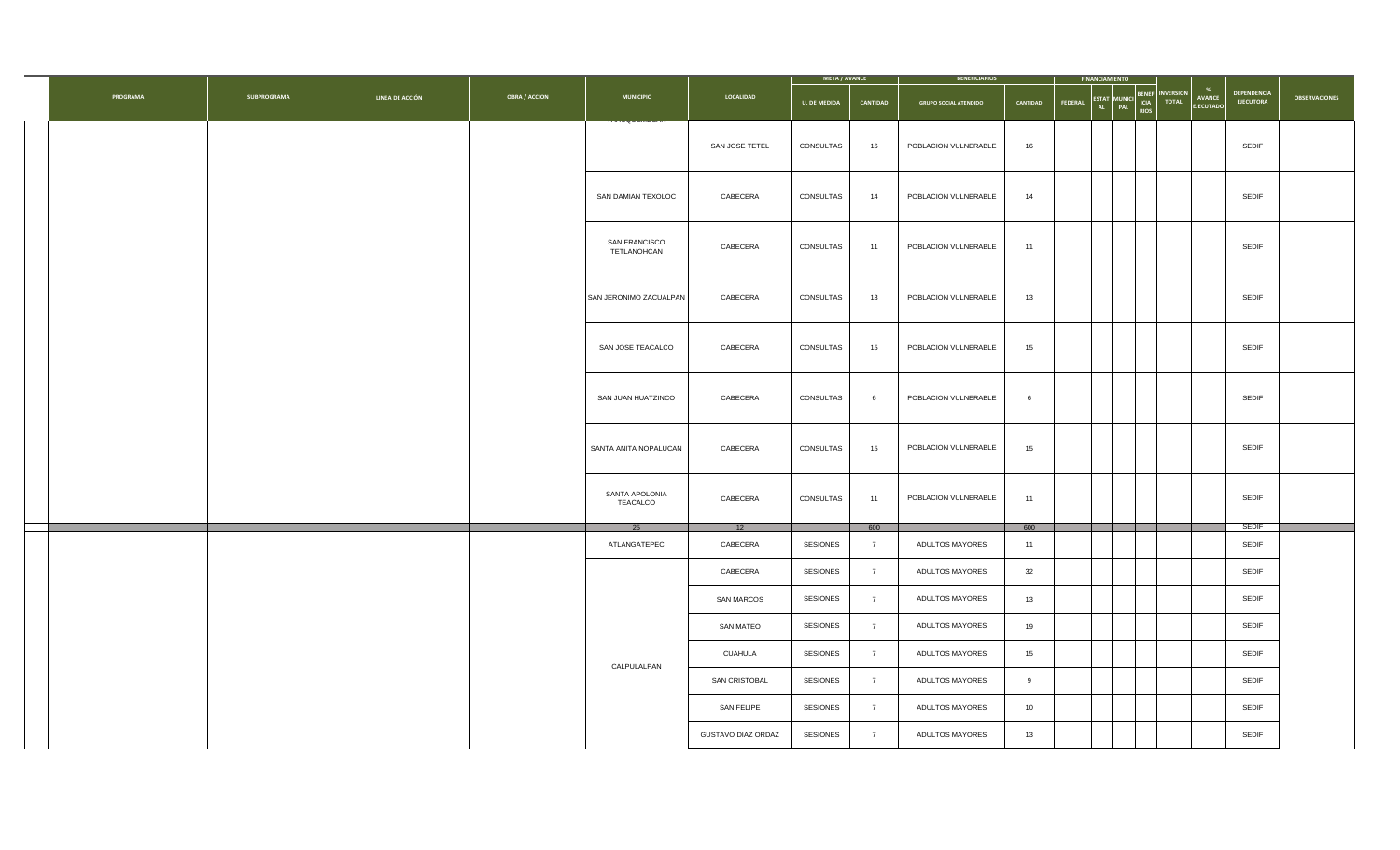|                                                                        |                    |                                                                                                 |                                                                                              |                         |                            |                     | META / AVANCE  | <b>BENEFICIARIOS</b>         |          | <b>FINANCIAMIENTO</b> |                                         |                                 |                            |                                        |                                                                |
|------------------------------------------------------------------------|--------------------|-------------------------------------------------------------------------------------------------|----------------------------------------------------------------------------------------------|-------------------------|----------------------------|---------------------|----------------|------------------------------|----------|-----------------------|-----------------------------------------|---------------------------------|----------------------------|----------------------------------------|----------------------------------------------------------------|
| PROGRAMA                                                               | SUBPROGRAMA        | LINEA DE ACCIÓN                                                                                 | <b>OBRA / ACCION</b>                                                                         | <b>MUNICIPIO</b>        | LOCALIDAD                  | <b>U. DE MEDIDA</b> | CANTIDAD       | <b>GRUPO SOCIAL ATENDIDO</b> | CANTIDAD | <b>FEDERAL</b>        | ESTAT MUNICI ICIA<br>PAL<br><b>RIOS</b> | <b>BENEF INVERSION</b><br>TOTAL | AVANCE<br><b>EJECUTADO</b> | <b>DEPENDENCIA</b><br><b>EJECUTORA</b> | <b>OBSERVACIONES</b>                                           |
|                                                                        |                    |                                                                                                 |                                                                                              |                         | MAZAPA                     | <b>SESIONES</b>     | $\overline{7}$ | ADULTOS MAYORES              | 10       |                       |                                         |                                 |                            | SEDIF                                  |                                                                |
|                                                                        |                    |                                                                                                 |                                                                                              |                         | CABECERA                   | <b>SESIONES</b>     | $\overline{7}$ | ADULTOS MAYORES              | 13       |                       |                                         |                                 |                            | <b>SEDIF</b>                           |                                                                |
|                                                                        |                    |                                                                                                 |                                                                                              | MUÑOZ DE DOMINGO        | CUAMATZINGO                | <b>SESIONES</b>     | $\overline{7}$ | ADULTOS MAYORES              | 9        |                       |                                         |                                 |                            | SEDIF                                  |                                                                |
|                                                                        |                    |                                                                                                 |                                                                                              | ARENAS                  | GUADALUPE CUAHUTEMOC       | <b>SESIONES</b>     | $\overline{7}$ | ADULTOS MAYORES              | 6        |                       |                                         |                                 |                            | SEDIF                                  |                                                                |
|                                                                        |                    |                                                                                                 |                                                                                              |                         | SAN ISIDRO CHILIPA         | SESIONES            | $\overline{7}$ | ADULTOS MAYORES              | 6        |                       |                                         |                                 |                            | SEDIF                                  |                                                                |
|                                                                        |                    |                                                                                                 |                                                                                              |                         | SEGUNDA SECCIÓN            | <b>SESIONES</b>     | $\overline{7}$ | ADULTOS MAYORES              | 14       |                       |                                         |                                 |                            | <b>SEDIF</b>                           |                                                                |
|                                                                        |                    |                                                                                                 |                                                                                              | CONTLA DE JUAN CUAMATZI | TERCERA SECCIÓN            | SESIONES            | $\overline{7}$ | ADULTOS MAYORES              | 14       |                       |                                         |                                 |                            | SEDIF                                  |                                                                |
|                                                                        |                    |                                                                                                 |                                                                                              |                         | SEPTIMA SECCIÓN            | <b>SESIONES</b>     | $\overline{7}$ | ADULTOS MAYORES              | 19       |                       |                                         |                                 |                            | SEDIF                                  |                                                                |
|                                                                        |                    |                                                                                                 |                                                                                              |                         | 5TA SECCION                | SESIONES            | $\overline{7}$ | ADULTOS MAYORES              | 19       |                       |                                         |                                 |                            | SEDIF                                  | Los municipios que<br>realizan dicha                           |
| 2-02 SERVICIOS DE SALUD PREVENTIVOS Y<br>16A4<br>CURATIVOS CON CALIDEZ | FOMENTO A LA SALUD | FORTALECER LOS PROGRAMAS DE<br>ATENCIÓN INTEGRAL A LA SALUD DEL<br>ADULTO MAYOR CON ESQUEMAS DE | 16A4 SESIONES DE ACTIVACIÓN SAN PABLO DEL MONTE<br>FISICA REALIZADA POR<br>GRUPOS DE ADULTOS |                         | SAN BARTOLOME              | <b>SESIONES</b>     | $\overline{7}$ | ADULTOS MAYORES              | 6        |                       |                                         |                                 |                            | SEDIF                                  | actividad manejan<br>sesiones con sus<br>grupos desde sus      |
|                                                                        |                    | ACTIVACIÓN FÍSICA E INTEGRACIÓN<br>SOCIAL (LA 2.18.3.4)                                         | MAYORES                                                                                      |                         | SAN NICOLAS                | SESIONES            | 6              | ADULTOS MAYORES              | 6        |                       |                                         |                                 |                            | SEDIF                                  | casa, derivado de<br>contigencia por COVID<br>19, cuidando las |
|                                                                        |                    |                                                                                                 |                                                                                              |                         | SAN GABRIEL CUAHUTLA       | <b>SESIONES</b>     | $\overline{7}$ | ADULTOS MAYORES              | 25       |                       |                                         |                                 |                            | SEDIF                                  | medidas sanitarias.                                            |
|                                                                        |                    |                                                                                                 |                                                                                              | TLAXCALA                | COL ADOLFO LOPEZ<br>MATEOS | <b>SESIONES</b>     | $\overline{7}$ | ADULTOS MAYORES              | 10       |                       |                                         |                                 |                            | <b>SEDIF</b>                           |                                                                |
|                                                                        |                    |                                                                                                 |                                                                                              |                         | LOMA XICOHTENCATL          | <b>SESIONES</b>     | 6              | ADULTOS MAYORES              | 15       |                       |                                         |                                 |                            | SEDIF                                  |                                                                |
|                                                                        |                    |                                                                                                 |                                                                                              |                         | CABECERA                   | SESIONES            | $\overline{7}$ | ADULTOS MAYORES              | 10       |                       |                                         |                                 |                            | <b>SEDIF</b>                           |                                                                |
|                                                                        |                    |                                                                                                 |                                                                                              |                         | XALTIANQUISCO              | SESIONES            | $\overline{7}$ | ADULTOS MAYORES              | 10       |                       |                                         |                                 |                            | <b>SEDIF</b>                           |                                                                |
|                                                                        |                    |                                                                                                 |                                                                                              | TZOMPANTEPEC            | SAN JUAN                   | <b>SESIONES</b>     | $\overline{7}$ | ADULTOS MAYORES              | 10       |                       |                                         |                                 |                            | <b>SEDIF</b>                           |                                                                |
|                                                                        |                    |                                                                                                 |                                                                                              |                         | SAN ANDRES                 | SESIONES            | $\overline{7}$ | ADULTOS MAYORES              | 10       |                       |                                         |                                 |                            | <b>SEDIF</b>                           |                                                                |
|                                                                        |                    |                                                                                                 |                                                                                              |                         | SAN MATEO INOPHIL          | <b>SESIONES</b>     | $\overline{7}$ | ADULTOS MAYORES              | 10       |                       |                                         |                                 |                            | <b>SEDIF</b>                           |                                                                |
|                                                                        |                    |                                                                                                 |                                                                                              | PAPALOTLA               | CABECERA                   | SESIONES            | $\overline{7}$ | ADULTOS MAYORES              | 52       |                       |                                         |                                 |                            | SEDIF                                  |                                                                |
|                                                                        |                    |                                                                                                 |                                                                                              |                         | CABECERA                   | <b>SESIONES</b>     | $\overline{7}$ | ADULTOS MAYORES              | 51       |                       |                                         |                                 |                            | SEDIF                                  |                                                                |
|                                                                        |                    |                                                                                                 |                                                                                              | XICOHTZINCO             | CABECERA                   | <b>SESIONES</b>     | $\overline{7}$ | ADULTOS MAYORES              | 24       |                       |                                         |                                 |                            | SEDIF                                  |                                                                |
|                                                                        |                    |                                                                                                 |                                                                                              |                         | CABECERA                   | SESIONES            | $\overline{7}$ | ADULTOS MAYORES              | 10       |                       |                                         |                                 |                            | SEDIF                                  |                                                                |
|                                                                        |                    |                                                                                                 |                                                                                              |                         | CABECERA                   | <b>SESIONES</b>     | $\overline{7}$ | ADULTOS MAYORES              | 16       |                       |                                         |                                 |                            | SEDIF                                  |                                                                |